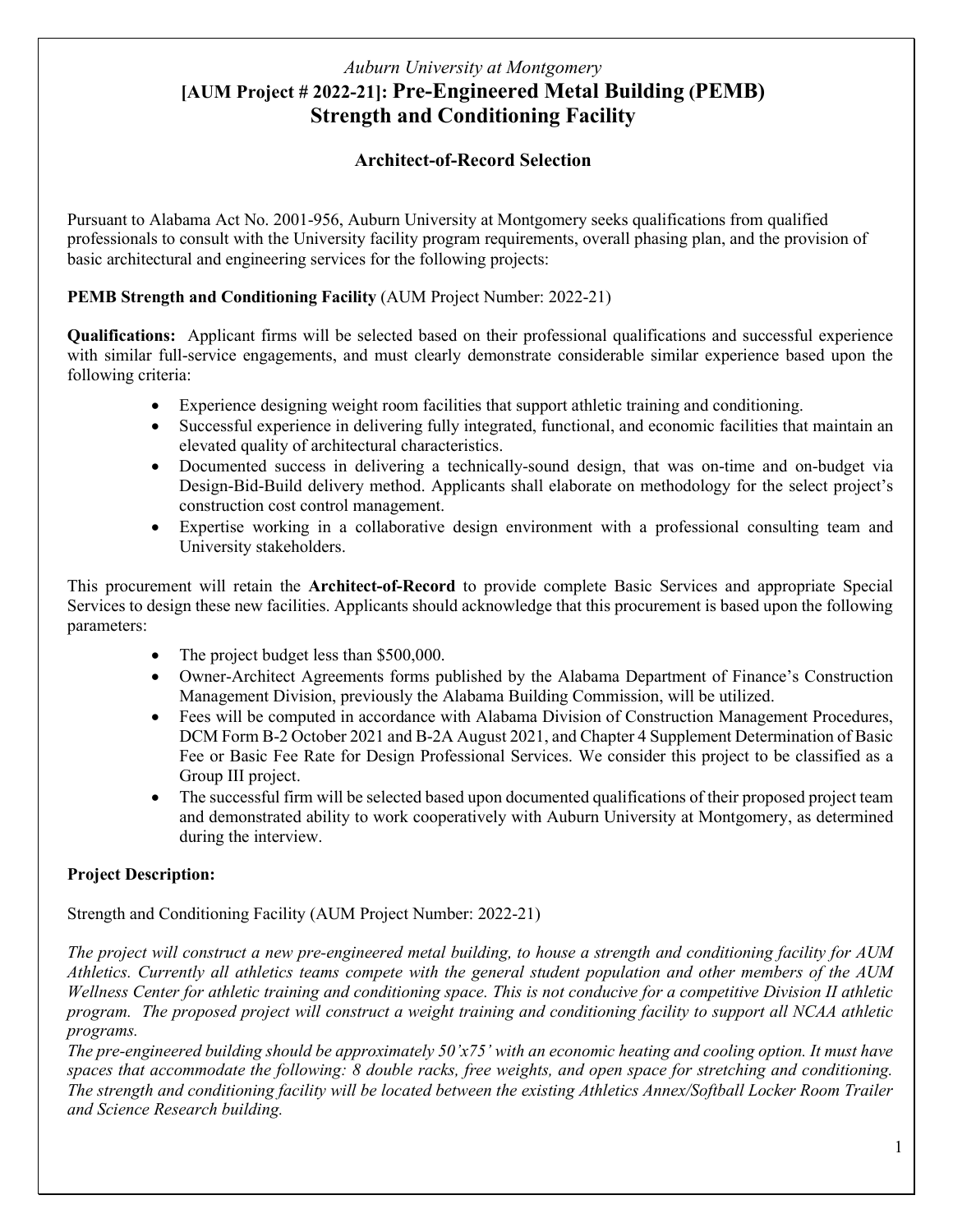# *Auburn University at Montgomery* **[AUM Project # 2022-21]: Pre-Engineered Metal Building (PEMB) Strength and Conditioning Facility**

#### **Architect-of-Record Selection**

Services from the **Architect-of-Record(s)** include:

- Review of existing site and environmental conditions.
- Creation of an all-inclusive design team which will execute the design, bidding and construction administration for the project.
- Obtain surveys (if applicable), geotechnical reports (if applicable), and provide coordination of the owner furnished Fixtures, Furnishings, and Equipment package.
- Preliminary program verification.
- Basic Services design (A through E) as defined in the **Al Dept of Finance**, Real Property Management [Division of Construction Management Manual of Procedures.](https://dcm.alabama.gov/manual.aspx)

Compliance with **Minimum Code of Alabama Requirements** (current Code of Alabama available [http://alisondb.legislature.state.al.us/alison/codeofalabama/1975/coatoc.htm\)](http://alisondb.legislature.state.al.us/alison/codeofalabama/1975/coatoc.htm)**:** 

§41-16-72(8) and (9) of the Code of Alabama - Recognizing the composition of Alabama's citizenship, the Awarding Authority/Owner encourages submissions from design professionals that represent Alabama firms with diversity in their staffing and proposed project team, including but not limited to, associated design professionals and consultants.

§41-16-82 of the Code of Alabama requires a disclosure statement to be completed and filed with all qualifications, proposals, bids, contracts, or grant proposals submitted to the State of Alabama in excess of \$5,000.00.

§31-13-1, et seq. of the Code of Alabama (Alabama Immigration Law) imposes conditions on the award of state contracts. Firms must agree to fully comply with the Immigration Reform and Control Act of 1986, as amended by the Immigration Act of 1990, and the Beason-Hammon Alabama Taxpayer and Citizen Protection Act. Architects and engineers should review and adhere to these guidelines as appropriate to their project type.

§41-16-5 of the Code of Alabama imposes conditions on the award of state contracts. The firm must certify that it is not currently engaged in, and will not engage in, the boycott of a person or an entity based in or doing business with a jurisdiction with which this state can enjoy open trade.